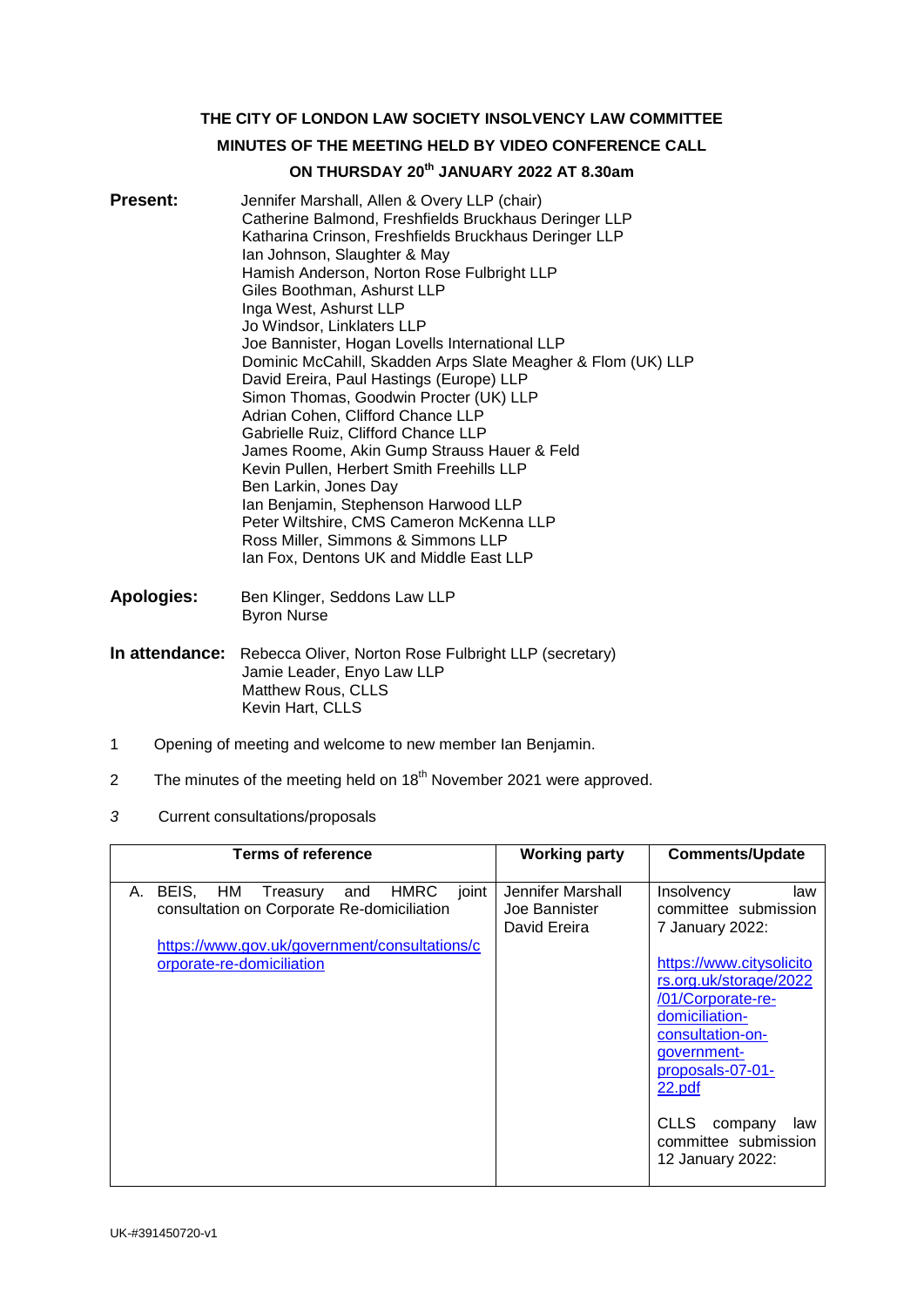|    |                                                                                                                                                                  |                                                                                                                    | https://www.citysolicito<br>rs.org.uk/storage/2022<br>/01/Response-to-<br>consultation-on-<br>Corporate-<br><b>Redomiciliation.pdf</b>                                                                                                                                                                    |
|----|------------------------------------------------------------------------------------------------------------------------------------------------------------------|--------------------------------------------------------------------------------------------------------------------|-----------------------------------------------------------------------------------------------------------------------------------------------------------------------------------------------------------------------------------------------------------------------------------------------------------|
| В. | Insolvency Service consultation on the future of<br>insolvency regulation<br>https://www.gov.uk/government/consultations/th<br>e-future-of-insolvency-regulation | Jennifer Marshall<br>Hamish Anderson<br>Joe Bannister<br>Jo Windsor<br>Dominic McCahill<br>David Ereira<br>lan Fox | Consultation closes 24<br>March 2022<br>Jamie Leader noted he<br>is part of response<br>group for the Law<br>Society and noted R3<br>are also responding.<br>Ian Benjamin noted he<br>has partners who act<br>professional<br>on<br>negligence cases who<br>would be happy to join<br>in the discussions. |

# **4 Rating (Coronavirus) and Directors Disqualification (Dissolved Companies) Act 2021**

[https://www.legislation.gov.uk/ukpga/2021/34/pdfs/ukpga\\_20210034\\_en.pdf](https://www.legislation.gov.uk/ukpga/2021/34/pdfs/ukpga_20210034_en.pdf)

Noted by the Committee.

# **5 National Security and Investments Act 2021 – implications on taking and enforcing security**

The Committee noted that the Act had been in force since 4 January and discussed implications for taking and enforcing security. In particular, only the appointment of administrators and not other insolvency office-holders benefit from the notification carve out; any subsequent sale by a company in administration would not benefit from the mandatory notification carve out; enforcing security more generally will also be caught by the regime; and creation of security may require pre-notification because of the drafting referencing "taking any interest" which could extend to equitable mortgages and charges; provisions on looking through security trustees to syndicate lenders may require notification on all debt transfers; flipping of voting rights to share security holders following a debt default may trigger notification when that default may be unknown and lack of clarity on the carve out for voting rights relating to preserving value of, or enforcing security.

### **6 Recent cases noted by the Committee:**

*Smile Telecoms Holdings Limited (12 January)*

*Costley-Wood and others v Rowley & Anor (Re Patisserie Holdings Plc and others) [2021] EWHC 3205 (Ch)*

*Windhorst v Levy [2021] EWCA Civ 1802*

### **7 Any other business**

The CLSC/CLLS Committees dinner for members of the CLLS Specialist Committees was noted.

### **8 Next meeting**